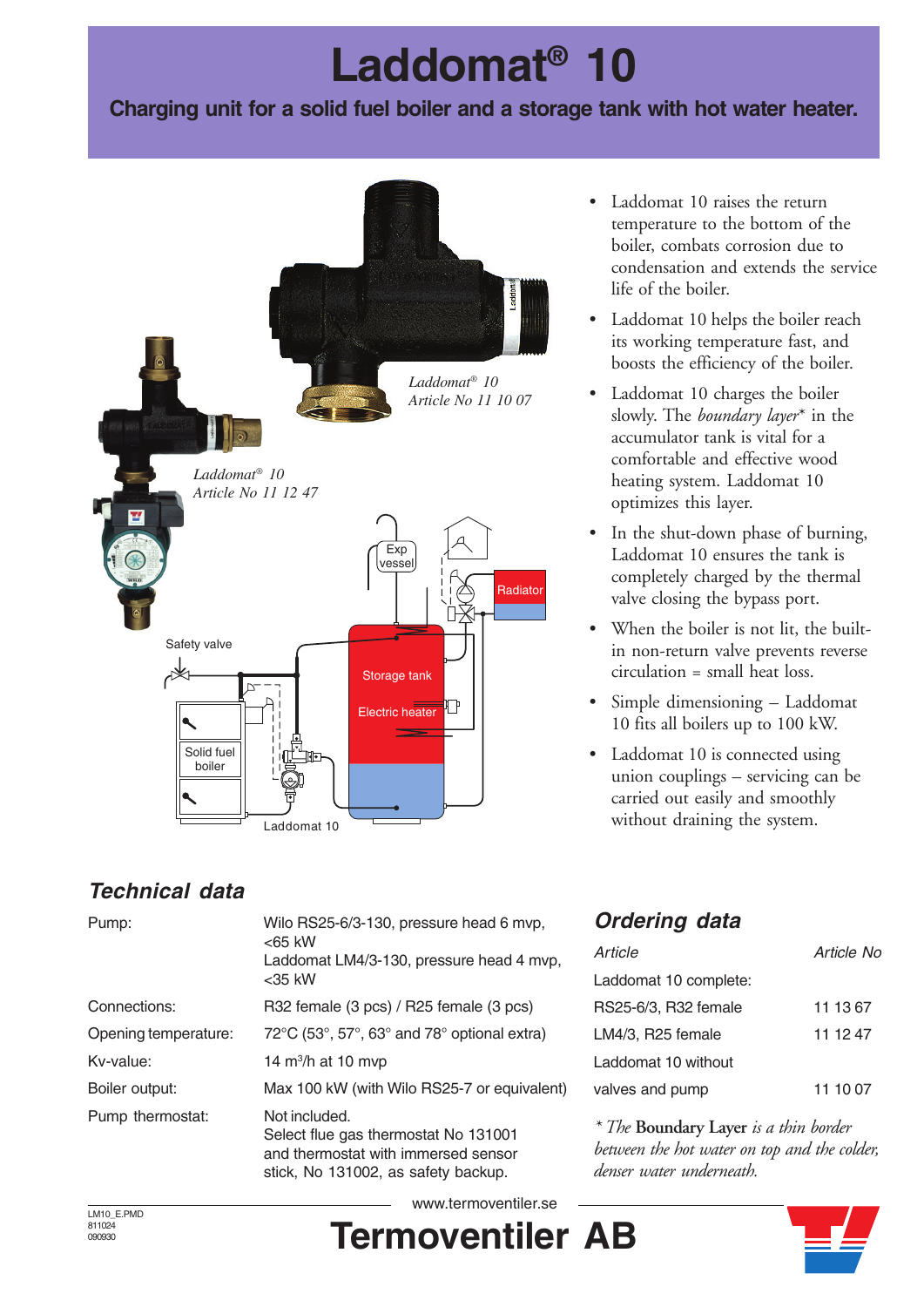### **Start up**

The circulation pump is started and the water circulates to the **Laddomat 10** and straight back to the boiler again.

# **Operation**

When the boiler water is above the opening temperature of the thermostat on the Laddomat 10, a little of the cold water from the bottom of the tank is mixed in.

The charging flow is slowed down and optimal layering is achieved in the tank. The water temperature at the bottom of the boiler depends on the boiler output and the selected thermostat cartridge 60–75°C.

### **Shut-down phase**

In the shut-down phase, the tank is charged full as the Laddomat 10 shuts off the bypass port so that the full pump flow cools the boiler.

### **Self circulation**

**Laddomat 10** does not permit self circulation. To charge the tank during a power failure, an emergency power set is a possible option.

Another option is to fit the **Laddomat 21** charging pack with built-in non-return valve which allows automatic self circulation in the event of power failure.

# **Starting and stopping the charging pump**

Stopping the pump quickly when the fire has gone out minimises the loss of heat by preventing unnecessary circulation between boiler and tank.

An optional flue thermostat, No. 13 10 01, deals with this as it allows the pump to run only when there is a fire in the boiler. If the boiler is equipped with a pump thermostat, this should be connected parallel to the flue thermostat and set at 90°C. This will prevent boiling if there is a lot of ember left in the boiler.

### **The radiator system**

The storage capacity of the tank is optimized if the radiator return is as cold as possible. This is achieved by fitting the radiator systems with:

- 1. The ThermOmatic CBJ or ERA 10 automatic shunt control, which releases only enough warm water to maintain the desired internal temperature.
- 2. Thermostatic valves with built-in chokes which are set for radiator size so that the small radiators do not short-circuit the system.



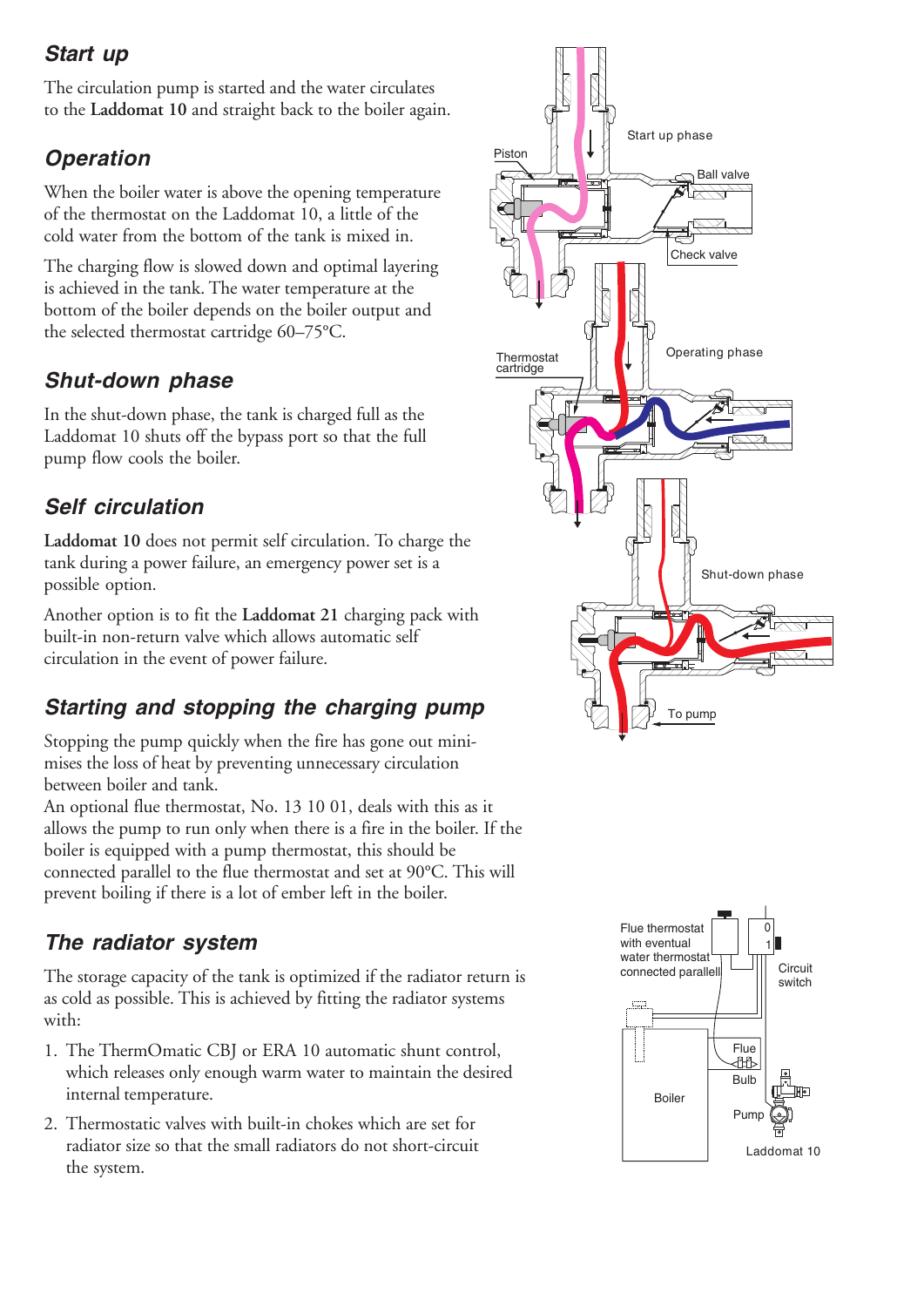# **Laddomat® 10 Charging unit**

#### **Installation instructions**

# *Connection*

**Laddomat 10** can be connected up as illustrated in the adjoining illustrations. When connecting several tanks, an even flow distribution can be achieved if each tank has the same overall pipe length to the charging circuit's connection points A–A. The radiator circuit is connected at B–B.

If connection is via B1 radiator heat takes priority over hot water.

**Laddomat 10** can be assembled in any operating position. Please check for any air pockets and ensure that the inbuilt (turnable) non-return valve lip is positioned to provide a tight seal.

The overall pipe length should be as short and have as few bends as possible. You should ensure that all air pockets are eliminated.

**The delivery pipe from the boiler should preferably be a no. R32 or should at least match the boiler's connection dimensions.**

Refill is performed directly in the boiler, which means that in an emergency you can prevent the risk of boiling by simply adding cold water. In the initial fillup, a hose is connected to run directly to the bottom of the tank.

### *Aeration*

For optimal aeration, the pipes should be structured to allow air to dispel itself to the expansion vessel.

You can also mount a purge valve with a high working capacity to speed up the aeration process.

# *Electricity connection*

The pump can be connected so that it is started either:

1. By the water thermostat when the boiler reaches a working temperature of approx. 75–85°C,

or

2. When the flue and water thermostats are coupled in parallel.

The advantage with the flue thermostat is that the pump starts up quickly when you fire the boiler and stops quickly when the fire has gone out.

The water thermostat starts the pump when the residual heat raises the temperature in the boiler to over 90°C.

# *Dimensioning*

For boilers with outputs of up to 35 kW, the pipe dimensions of the circulation loop (*top of boiler: Laddomat 10, bottom of boiler:* at least R25 or Cu 28). Choose a circulation pump equivalent to Wilo RS 25- 4 or Grundfos 25-40.

For longer lengths of pipe: a pump equivalent to Wilo RS 25-6 or Grundfos 25-60 should be used.

For boilers with outputs of 35–50 kW: a R32 or Cu 35 or larger should be used, as well as a Wilo RS 25- 6 or Grundfos 25-60.